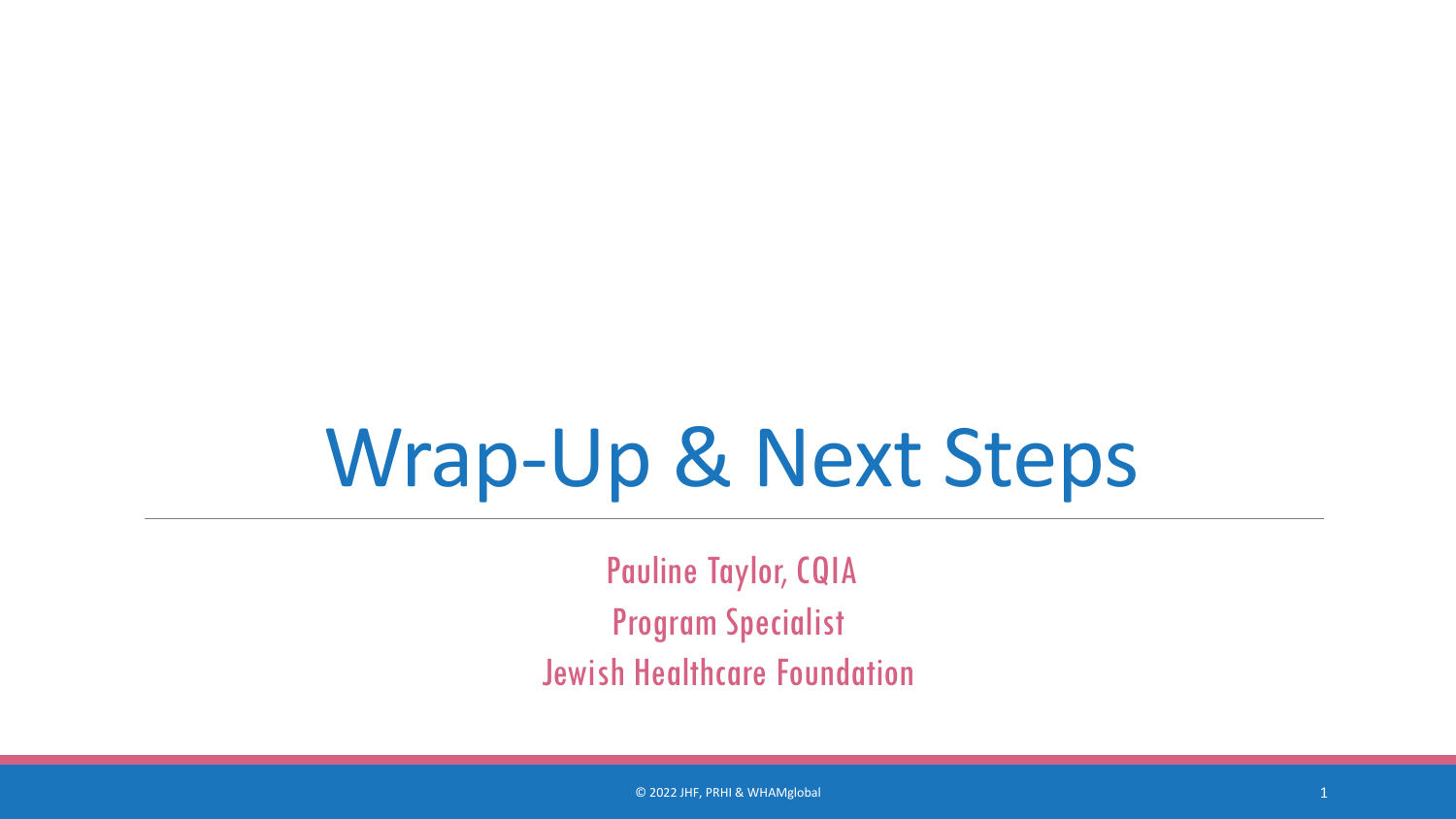#### Your PA PQC QI Coaches are:



**Karena Moran**, PhD Research and Quality Project Manager



**Emily Magoc**, MPH, BSN, RN Quality Improvement Facilitator



**Jennifer Condel**, SCT(ASCP)MT Manager, Lean Healthcare Strategy and Implementation



**Carol Frazer**, MEd, LPC Practice Transformation Specialist



**Pauline Taylor**, CQIA Program Specialist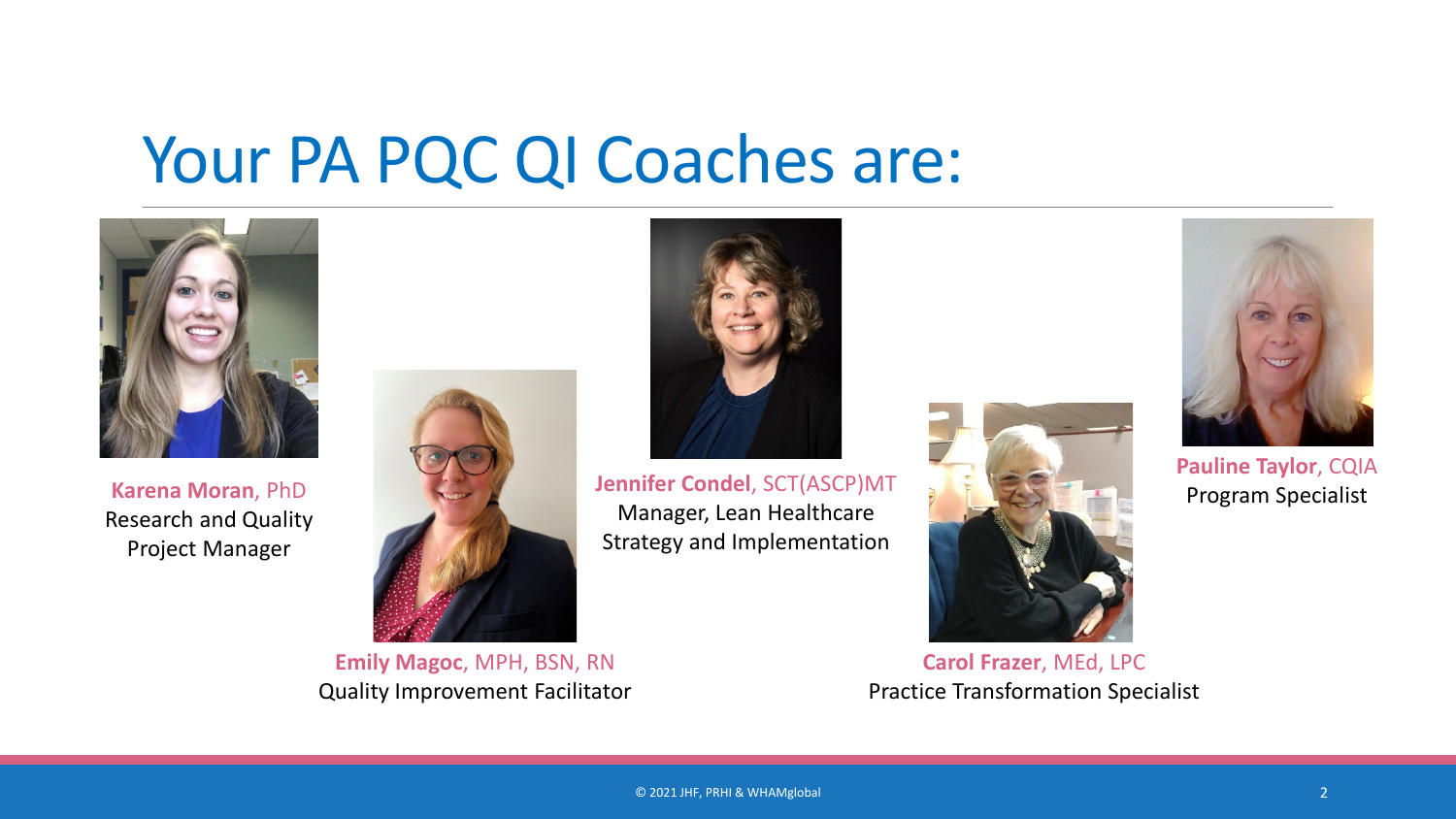## You have support!

#### *The QI coach, in collaboration with your team:*

- Coaches teams on how to apply QI concepts, methods, and tools
- Facilitates structured development of your team's QI plan
- Provides feedback on QI plans (including challenges)
- Discusses data collection approaches
- Connects teams to PQC materials and resources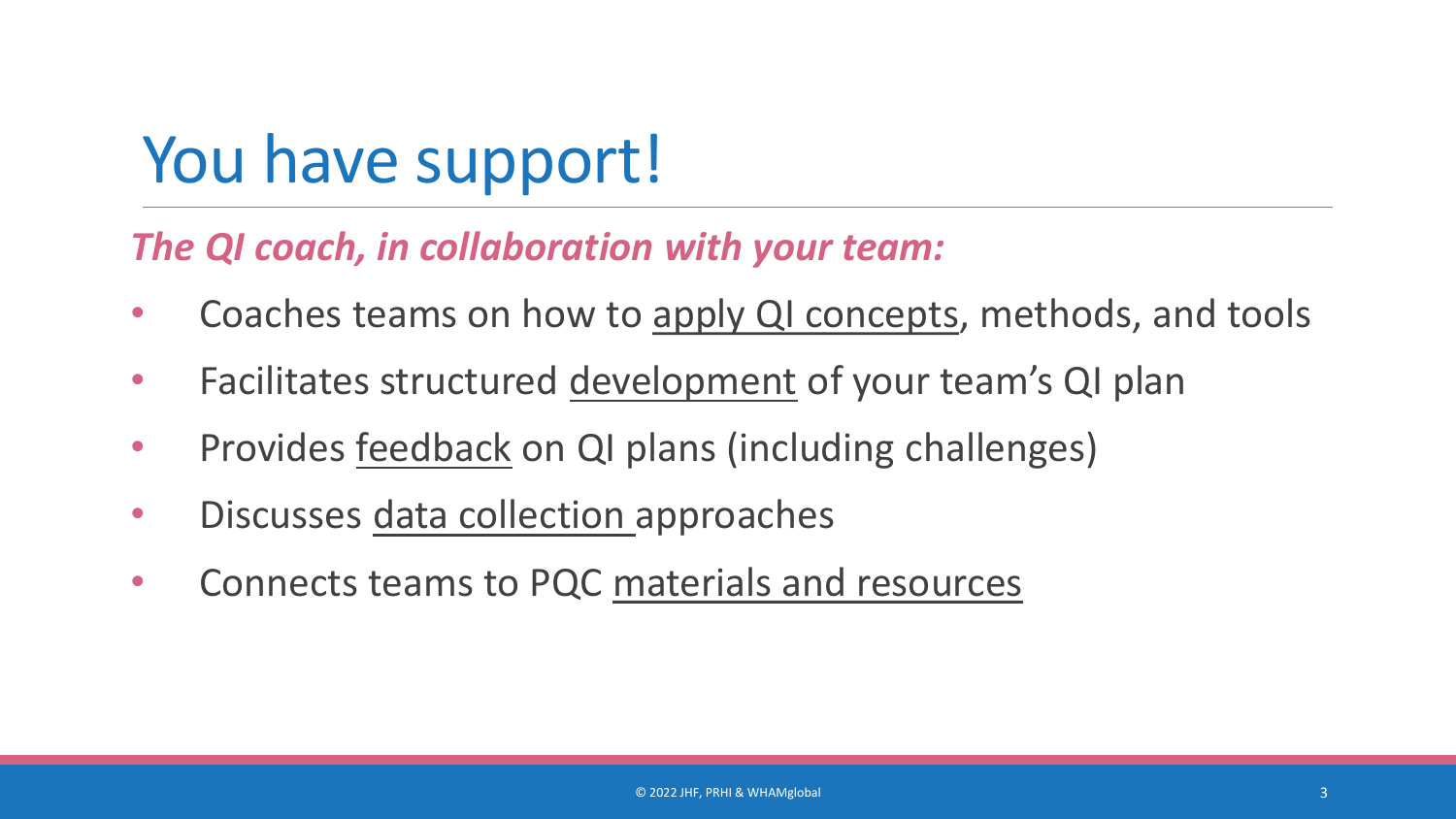## Save the Dates

https://www.whamglobal.org/member-content/register-for-sessions

#### **Virtual Meetings in April**

- IPLARC April 7 11am to 12pm with UPMC Health Plan
- SUD/SEN April 27 11am to 12pm with Mishka Terplan, MD, MPH

#### **2022 Learning Sessions**

- June 30 at Best Western Premier, Harrisburg
- **September 14**
- December 14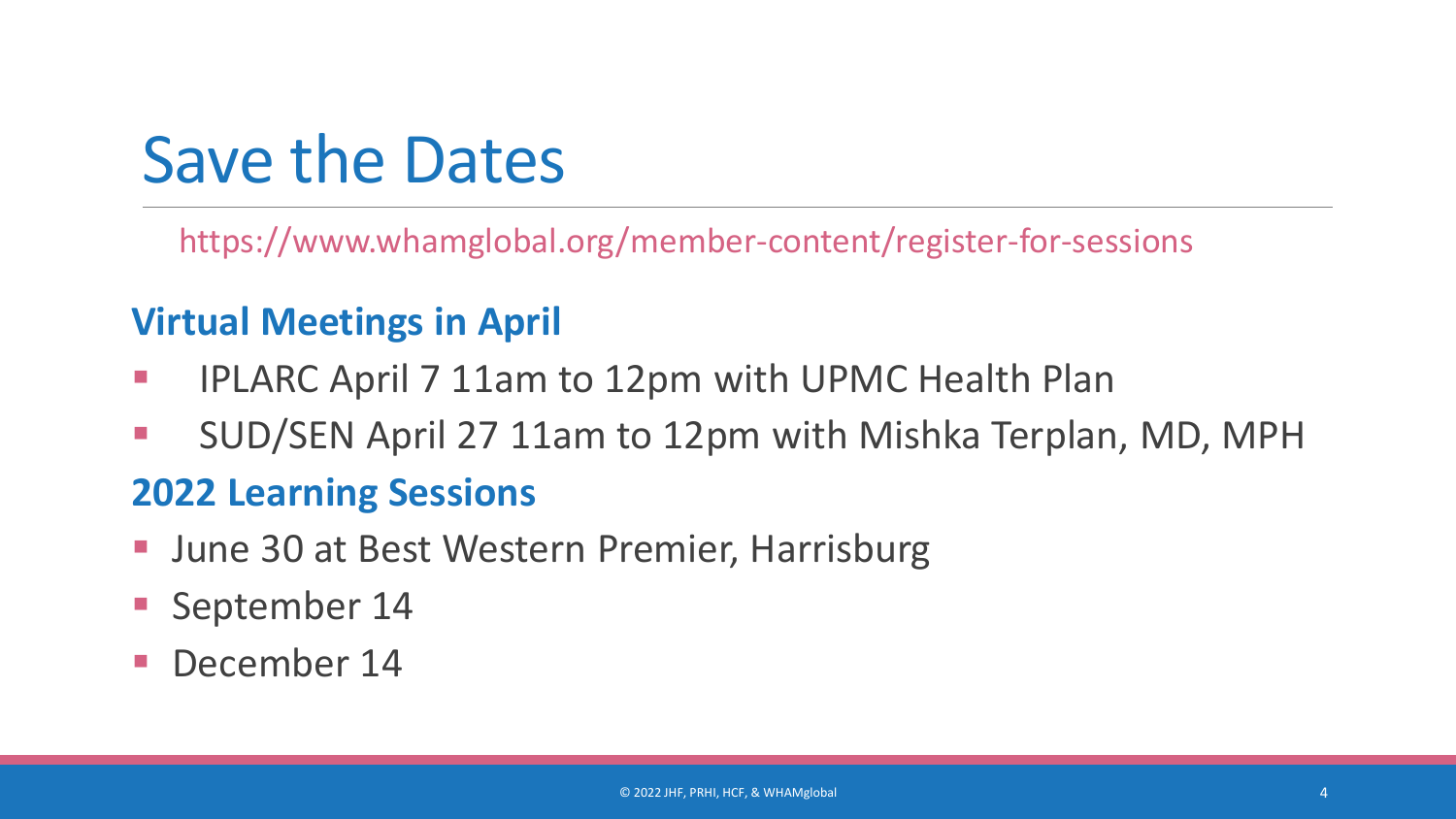## Additional Events

Information about partners' events is now available at: <https://www.whamglobal.org/member-content/additional-events>

**April 8** - **NAS Symposium** in Meadville, PA **April 29** - **AWHONN PA** Section Spring Virtual State Conference **May 20** - **NAS Symposium** in Sharpsville, PA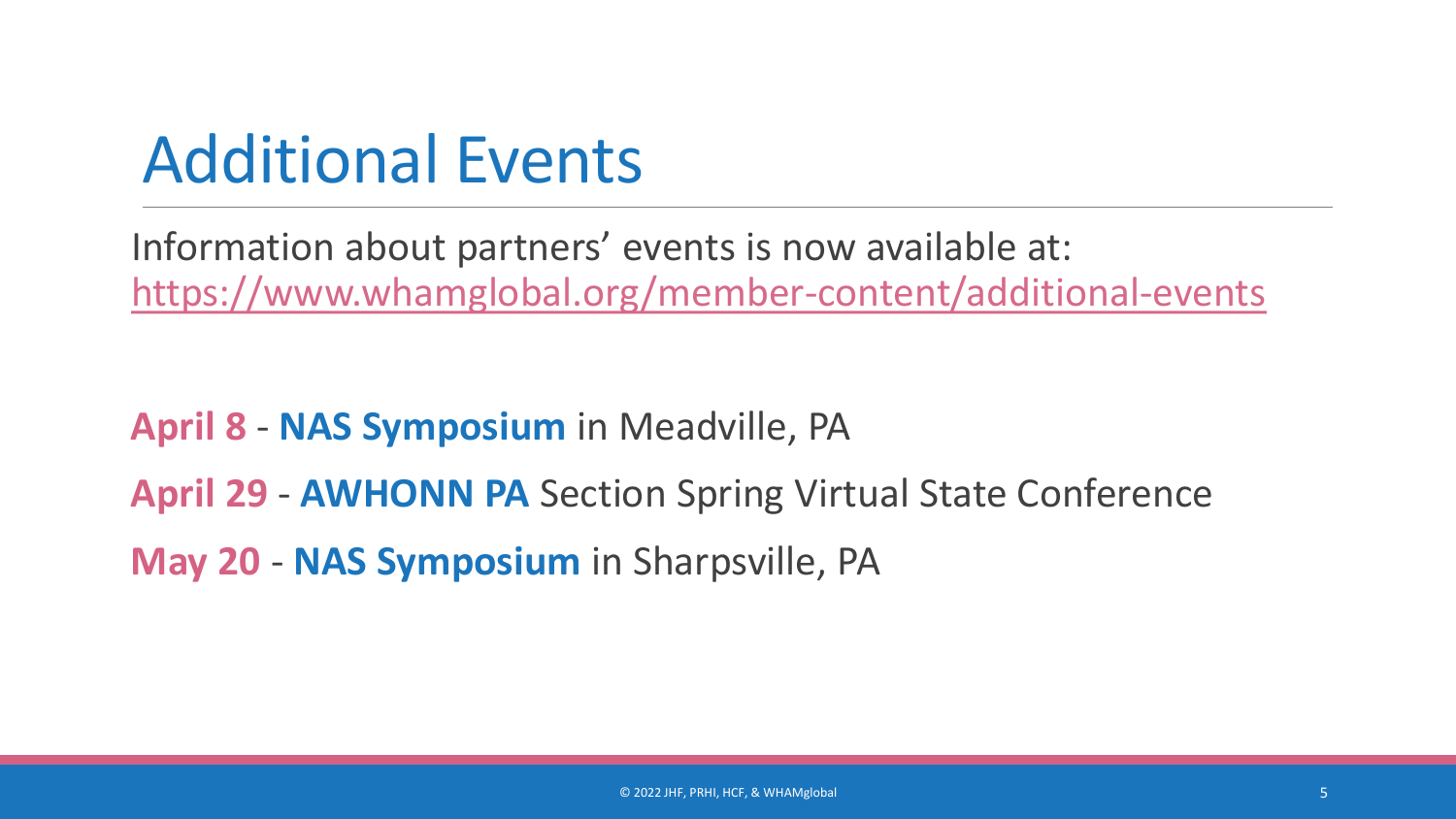## Credentialing Guidelines:

- *1. PLEASE* complete the electronic evaluations by Thursday, April 7: https://www.surveymonkey.com/r/5BB5RBL
- 2. Please indicate on the evaluation which CEUs you are requesting: CME, CNE or Social Worker credits.
- 3. The UPMC Center for Continuing Education will follow up with you, via email, after Thursday, April 7 to notify you about how you can claim your credits.